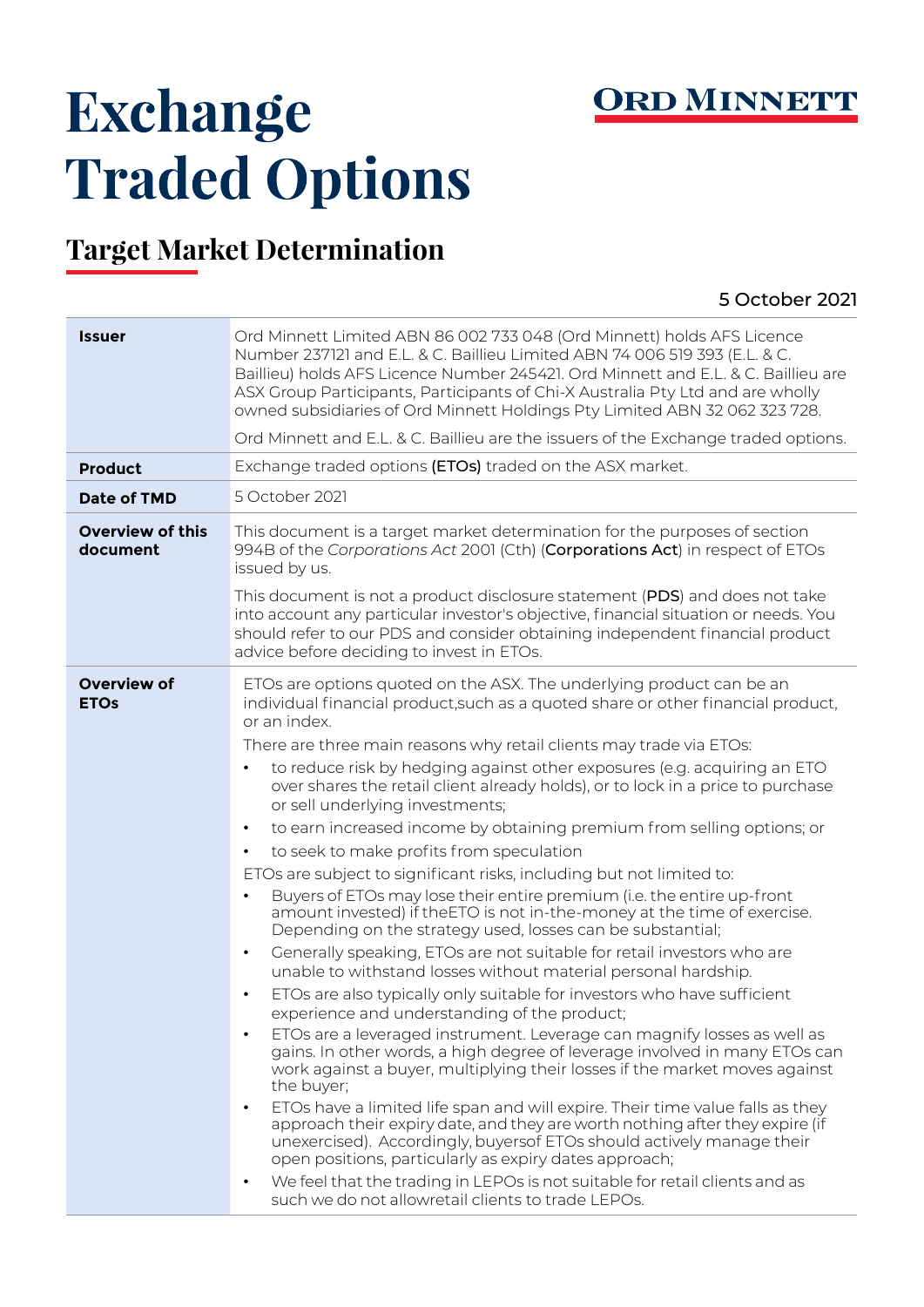|                                                                                                     | Sellers of options are exposed to potential margin calls, which may require<br>cash or other assets to be lodged at short notice; and                                                                                                                                                                                                                                                              |  |
|-----------------------------------------------------------------------------------------------------|----------------------------------------------------------------------------------------------------------------------------------------------------------------------------------------------------------------------------------------------------------------------------------------------------------------------------------------------------------------------------------------------------|--|
|                                                                                                     | Sellers of uncovered ETOs are exposed to potential material risk, including<br>$\bullet$<br>material losses for sellers of uncovered put options and potentially<br>unlimited losses for sellers of uncovered call options. Because of the<br>high risks of selling uncovered call and put options this strategy is not<br>permitted.                                                              |  |
|                                                                                                     | It should also be noted that under the ASX Clear Operating Rules (Rules)<br>(paragraph 5.3 of Schedule 5), a client wishing to trade in ETOs is required to<br>acknowledge that:                                                                                                                                                                                                                   |  |
|                                                                                                     | they have read and understood the documents (if any) given to them<br>$\bullet$<br>under Rule 7.1.1(b) of the Rules;<br>dealing in derivatives incurs a risk of loss as well as a potential for profit;<br>$\bullet$                                                                                                                                                                               |  |
|                                                                                                     | and                                                                                                                                                                                                                                                                                                                                                                                                |  |
|                                                                                                     | they have given consideration to its objectives, financial situation and<br>$\bullet$<br>needs and formed the opinion that dealing in derivatives is suitable for<br>their purposes.                                                                                                                                                                                                               |  |
| <b>Retail clients for</b><br>whom ETOs are<br>unsuitable                                            | ETOs will generally not be suitable for retail clients outside the target market.<br>Potential categories would include:                                                                                                                                                                                                                                                                           |  |
|                                                                                                     | Retail clients who do not understand the risks of ETOs as applicable to<br>$\bullet$<br>their proposed trading; and                                                                                                                                                                                                                                                                                |  |
|                                                                                                     | Retail clients who cannot bear the consequences of potential losses<br>$\bullet$<br>without material impact on their standard of living; and                                                                                                                                                                                                                                                       |  |
|                                                                                                     | Those clients that the Risk Officer deems are not suitable to trade in ETOs.<br>$\bullet$                                                                                                                                                                                                                                                                                                          |  |
| <b>Target Market for</b><br>ETOs (s994B(5)(b))                                                      | Given the diverse nature of different ETO strategies, we consider that the<br>target market for ETOs is a retail client that falls within one (or more) of the<br>below categories, noting there may also be some overlap between categories:                                                                                                                                                      |  |
|                                                                                                     | High Risk Tolerance Investors - retail clients seeking to make profit via<br>$\bullet$<br>speculation in ETOs;                                                                                                                                                                                                                                                                                     |  |
|                                                                                                     | Risk Mitigation Investors - retail clients seeking to hedge potential risk<br>$\bullet$<br>from other investments or exposures, or lock in a price to purchase or sell<br>underlying investments; and                                                                                                                                                                                              |  |
|                                                                                                     | Premium Generation Investors - retail clients seeking to earn income by<br>selling options covered by holdings of underlying assets.                                                                                                                                                                                                                                                               |  |
|                                                                                                     | Note it is not necessary for a client to fall within all three categories; it is<br>sufficient for a retail client to fall within one of the above categories to be<br>within the target market for ETOs.                                                                                                                                                                                          |  |
| Likely objectives,<br>financial situation<br>and needs of retail<br>clients in the<br>target market | High Risk Tolerance Investors are retail clients likely to have a higher risk<br>$\bullet$<br>appetite and who are seeking higher returns through riskier strategies<br>and are prepared to suffer material losses (and able to withstand such<br>losses).<br>Likely objectives: Use existing assets to support leverage in order to seek<br>$\bullet$                                             |  |
|                                                                                                     | higher returns with corresponding higher risk.                                                                                                                                                                                                                                                                                                                                                     |  |
|                                                                                                     | Likely financial situation: Have a relatively high and regular income and/<br>$\bullet$<br>or substantial holdings of capital available for investment. Are able to<br>withstand losses from trading without causing distress or material impact<br>on living standards. Have available liquid assets to fund potential margin<br>calls. Have a good understanding of ETOs and trading strategies. |  |
|                                                                                                     | Likely needs: Wish to use spare capital to make enhanced returns<br>$\bullet$                                                                                                                                                                                                                                                                                                                      |  |
|                                                                                                     | Risk Mitigation Investors are retail clients who are likely to be relatively risk<br>averse and are looking to protect previous gains, lock in purchase or sale prices,<br>or mitigate against potential future losses.                                                                                                                                                                            |  |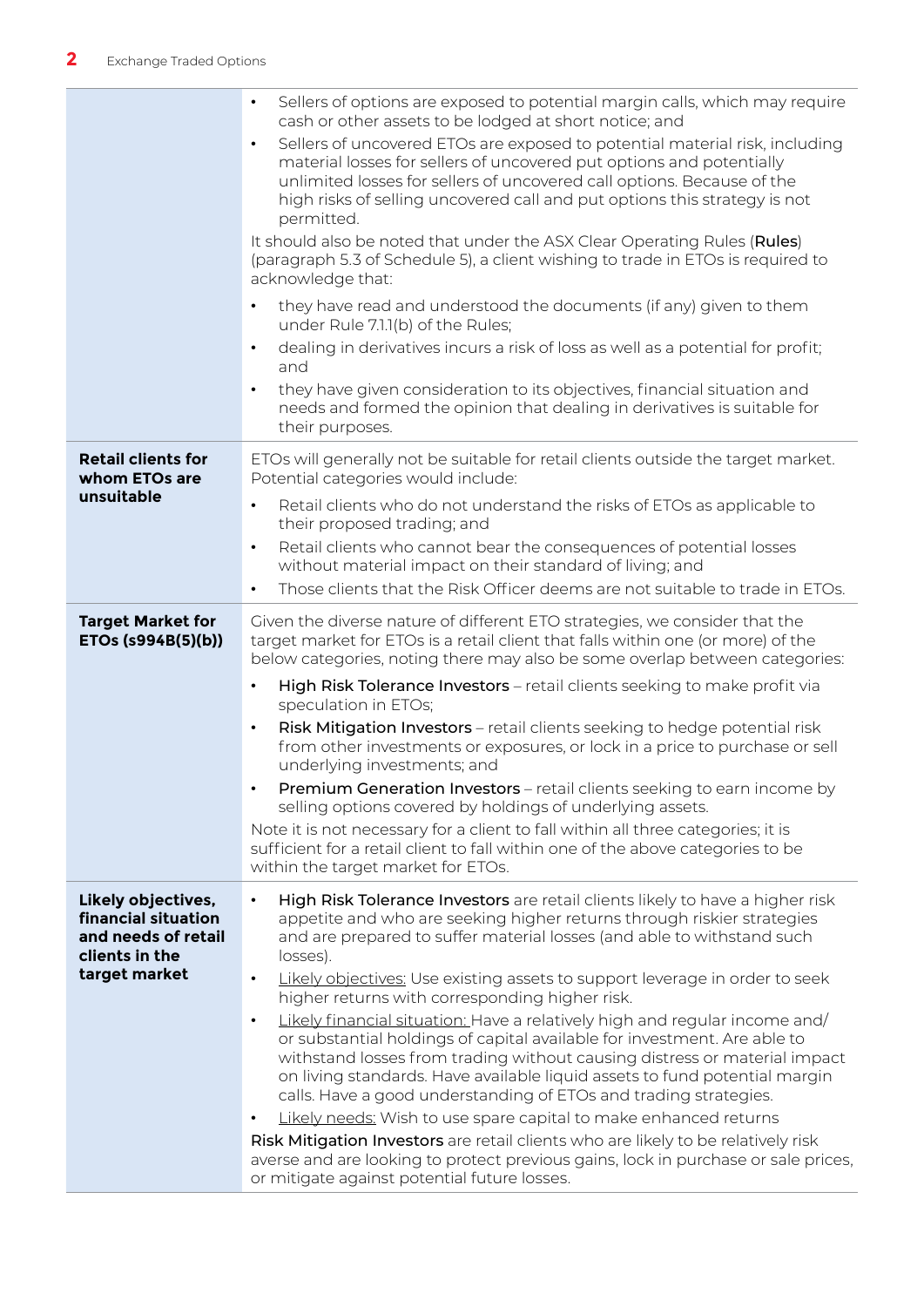|                                                                                        | Likely objectives: Protect previous gains or mitigate against potential<br>future losses and/or lower the cost of acquiring underlying assets.                                                                                                                                                                                                                                            |  |  |  |  |
|----------------------------------------------------------------------------------------|-------------------------------------------------------------------------------------------------------------------------------------------------------------------------------------------------------------------------------------------------------------------------------------------------------------------------------------------------------------------------------------------|--|--|--|--|
|                                                                                        | Likely financial situation: Have existing investments or exposures which<br>$\bullet$<br>the retail client wishes to hedge.                                                                                                                                                                                                                                                               |  |  |  |  |
|                                                                                        | Likely needs: Loss or profit protection.<br>$\bullet$                                                                                                                                                                                                                                                                                                                                     |  |  |  |  |
|                                                                                        | Premium Generation Investors are likely to be retail clients with a moderate<br>risk appetite who are looking to increase their yield but prepared to have the<br>options exercised against them.                                                                                                                                                                                         |  |  |  |  |
|                                                                                        | Likely objectives: Increase their income return.                                                                                                                                                                                                                                                                                                                                          |  |  |  |  |
|                                                                                        | Likely financial situation: Hold existing positions in underlying stocks.<br>Require a regular income. Are able to address capital gains tax position if<br>ETOs sold by the retail client are exercised against.                                                                                                                                                                         |  |  |  |  |
|                                                                                        | Likely needs: Increase income return.<br>$\bullet$                                                                                                                                                                                                                                                                                                                                        |  |  |  |  |
| <b>Different ETO</b><br>strategies                                                     | We expect High Risk Tolerance Investors will be likely to engage in the<br>following strategies:                                                                                                                                                                                                                                                                                          |  |  |  |  |
|                                                                                        | Buying call options and put options (noting that these financial products,<br>$\bullet$<br>of themselves, may not be particularly high risk depending upon the<br>circumstances) (Level 1 ETOs); and                                                                                                                                                                                      |  |  |  |  |
|                                                                                        | Selling covered call options (Level 2 ETOs).<br>$\bullet$                                                                                                                                                                                                                                                                                                                                 |  |  |  |  |
|                                                                                        | We expect Risk Mitigation Investors will be likely trading in Level 1 ETOs.                                                                                                                                                                                                                                                                                                               |  |  |  |  |
|                                                                                        | We expect Premium Generation Investors will be likely trading in Level 2<br>ETO <sub>s</sub> .                                                                                                                                                                                                                                                                                            |  |  |  |  |
|                                                                                        | Finally, we consider that the target market for ETOs includes any retail client<br>for whom open ETO position are being closed out at any time (whether on the<br>instruction of the retail client, due to the exercise of rights by the us, by action<br>of ASX group, or otherwise), even if that retail client would not otherwise fall<br>within a category within the target market. |  |  |  |  |
| <b>Explanation</b><br>of why ETOs<br>are likely to<br>be consistent<br>with the likely | We expect that Level 1 and 2 ETOs will likely be consistent with the likely<br>objectives, financial situation and needs of High Risk Tolerance Investors<br>because these products offer the potential for enhanced returns, and this class<br>of retail client should be able to bear any potential losses without material<br>hardship.                                                |  |  |  |  |
| objectives,<br>financial situation<br>and needs of the<br>target market<br>(s994B(8))  | We expect that Level 1 ETOs will likely be consistent with the likely objectives,<br>financial situation and needs of Risk Mitigation Investors because these<br>products offer the ability to protect or lock-in any previous profits from an<br>underlying investment and/or protect against future losses.                                                                             |  |  |  |  |
|                                                                                        | We expect that Level 2 ETOs will likely be consistent with the likely objectives,<br>financial situation and needs of Premium Investors because these products<br>offer the potential for increased income, and this class of retail client should be<br>able to bear any consequences of their ETOs being exercised against without<br>material hardship.                                |  |  |  |  |
| <b>Distribution</b><br><b>Conditions</b><br>(s994B(5)(c))                              | No third party distributor is permitted to distribute ETOs issued by us to retail<br>clients unless the distributor considers on reasonable grounds that each<br>relevant retail client is likely to be within the target market.                                                                                                                                                         |  |  |  |  |
|                                                                                        | Any distribution of ETOs by us directly to retail clients will be in accordance<br>with procedures we determine are reasonably likely to ensure that ETOs are<br>only issued to retail clients who are reasonably likely to be within the target<br>market.                                                                                                                               |  |  |  |  |